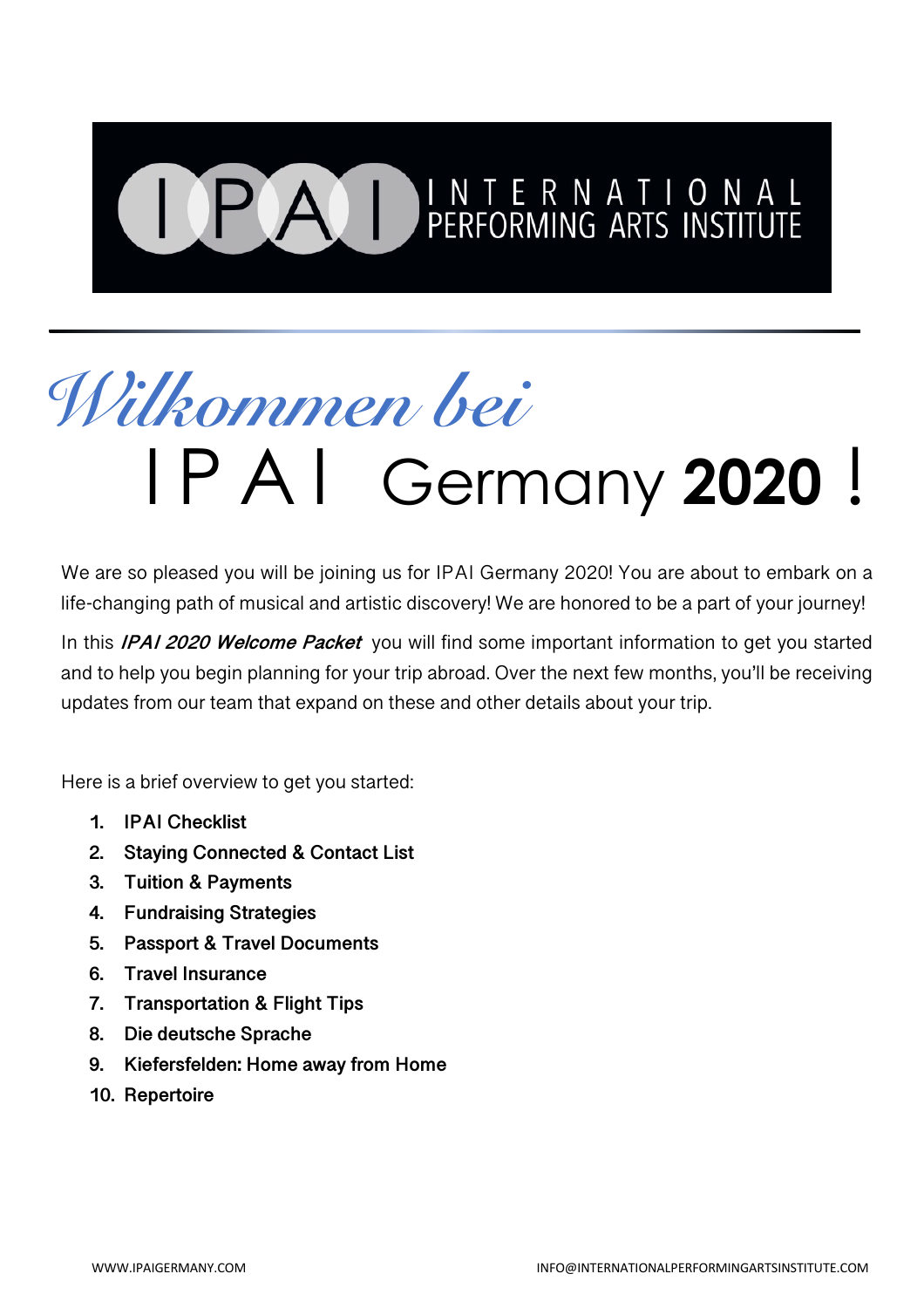## **IPAI Checklist**

| Pay \$500 deposit                                                   | 2 weeks after acceptance |
|---------------------------------------------------------------------|--------------------------|
| Complete IPAI application online                                    | <b>ASAP</b>              |
| □ Follow IPAI on Facebook and Instagram                             | <b>ASAP</b>              |
| $\Box$ Share your IPAI acceptance with friends, family, colleagues, | <b>ASAP</b>              |
| and followers on social media                                       |                          |
| $\Box$ Create a fundraising plan or strategy                        | <b>ASAP</b>              |
| <b>O</b> FUNDRAISE!                                                 | December - May           |
| $\Box$ Start your travel research to/from Europe                    | December                 |
| $\Box$ Make your 1 <sup>st</sup> IPAI tuition payment               | 1 January                |
| $\Box$ Make your 2 <sup>nd</sup> IPAI tuition payment               | 1 February               |
| $\Box$ Make your 3 <sup>rd</sup> IPAI tuition payment               | 1 March                  |
| $\Box$ Make your 4 <sup>th</sup> IPAI tuition payment               | 1 April                  |
| $\Box$ Pay any remaining IPAI tuition balance                       | 1 May                    |
| $\Box$ Book your travel                                             | May or earlier           |
| $\Box$ Get new head shots (if you want)                             | May                      |
| $\Box$ Update your resume                                           | June                     |
| $\Box$ Make a packing list                                          | June                     |
| $\Box$ Pack!                                                        | July                     |
| $\Box$ Fly to Europe and enjoy a summer of fun and music!           | July                     |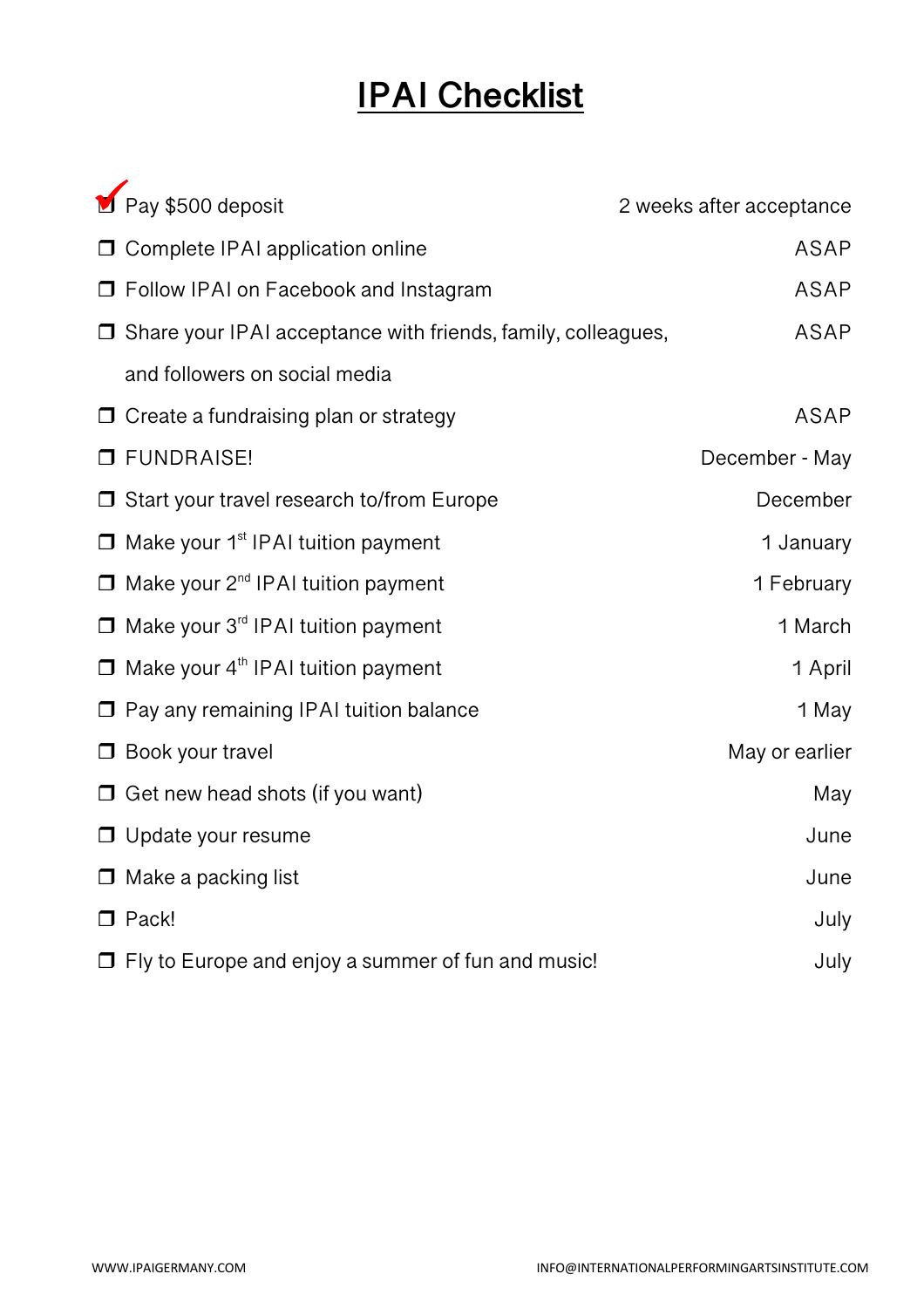## **Staying Connected & Contact List**

It is **EXTREMELY** important that you stay connected with us via Facebook, Instagram, Email, and WhatsApp. We will be sending updates and reminders over the next months via email and posting important tips and information on our social media pages.

#### **EMAIL COMMUNICATION:**

Please make sure that the following emails are accepted in your inbox and not marked as spam:

info@internationalperformingartsinstitute.com bruceearnest@me.com bruceearnest@mac.com anicabinder@yahoo.com kchavez@me.com K.Chavez@utah.edu Michael.Bunchman@usm.edu michaelbunchman@gmail.com strenteseaux@gmail.com mkyle@umobile.edu niess@ucf.edu ericsongib@gmail.com

#### **PHONE COMMUNICATION:**

**Please download the phone application, WhatsApp, BEFORE you leave the United States!** This application allows you to talk, text, send pics, and video chat internationally without paying extra fees. All you need is a data or internet connection. We will create an IPAI 2020 WhatsApp group sometime in the Spring to send important updates and information. Please familiarize yourself with this application.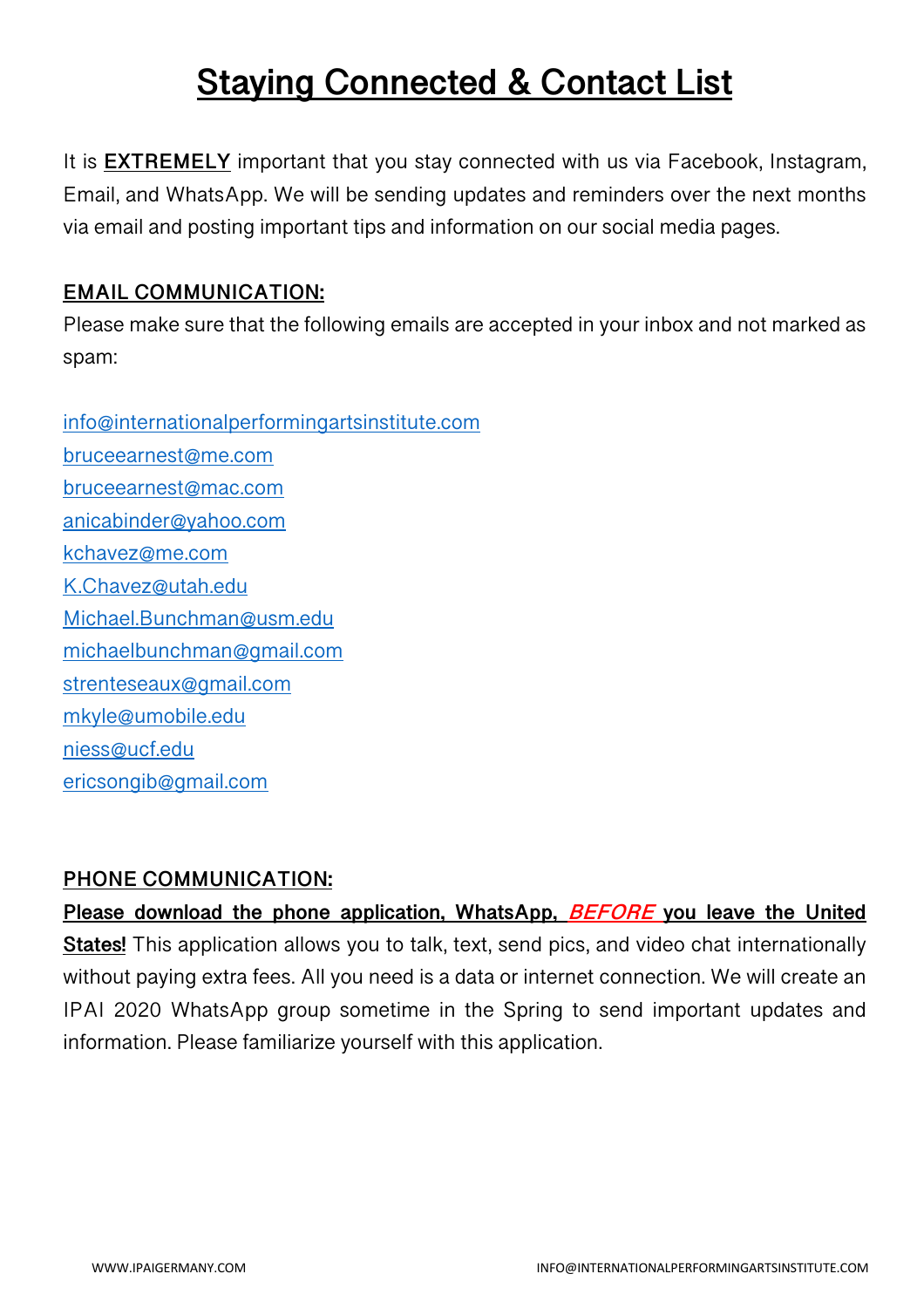#### **SOCIAL MEDIA:**

We love it when you post pictures, updates, and news!!! Now that you're part of the IPAI family, show us a little love by using our hashtag when you post pictures on social media:

## **#servusipai**

Don't forget to announce your acceptance via Facebook, Instagram, Twitter, Email, Snail mail, Smoke Signals, etc. Tell everyone you know! Share the love!

#### **IPAI WEBSITE:**

Check out the **FOR PARTICIPANTS** section of our website regularly to find information about tuition, what to pack, a typical daily schedule, and more. We'll also notify you via email or social media about important updates, news, and information.

## **www.ipaigermany.com**

Also, please take some time to get to know our faculty and their specialties. Read their bios on our faculty page, google them, and check out their websites We are blessed with some pretty amazing supporters and honored to provide the opportunity for them to work directly with you!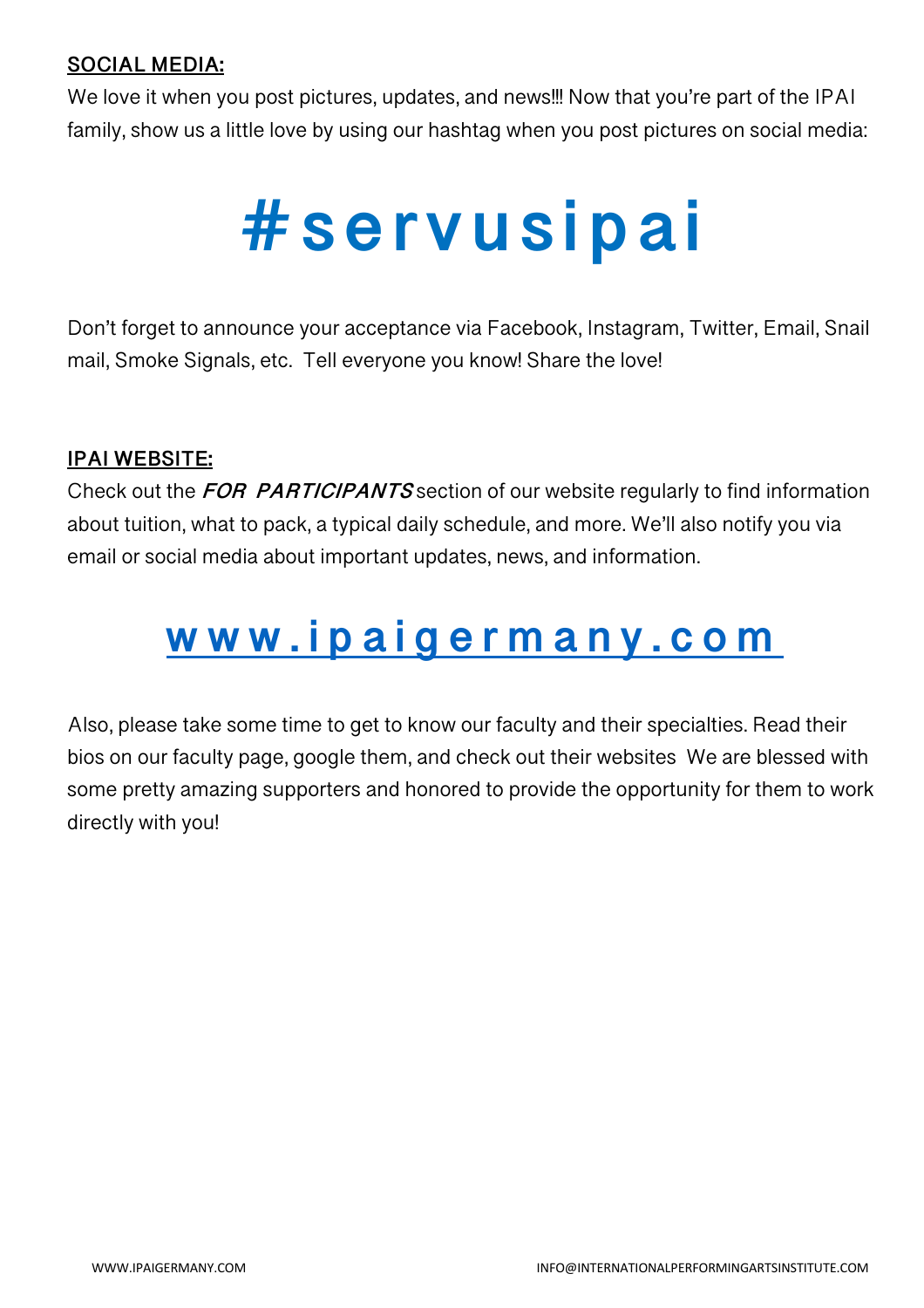### **Contact List**

Here's a list of important IPAI contacts and the questions they can answer:

#### **ARTISTIC TEAM**

| <b>Anica Binder</b>                                                                                                | anicabinder@yahoo.com                 | +49 1756700157   |  |  |
|--------------------------------------------------------------------------------------------------------------------|---------------------------------------|------------------|--|--|
| Assoc, Artistic Producer                                                                                           |                                       |                  |  |  |
| Website, Tuition Payments, Travel, Packing, Stage Management, Logistics & Supplies, Local Communication            |                                       |                  |  |  |
| <b>Stacey Trenteseaux</b>                                                                                          | strenteseaux@gmail.com                | +49 176 60143737 |  |  |
| Assoc. Artistic Manager                                                                                            |                                       |                  |  |  |
| Programming, Scheduling, Travel, Administration, Faculty Communication, Visa Process, Careers in Germany           |                                       |                  |  |  |
|                                                                                                                    |                                       |                  |  |  |
| <b>PROGRAM DIRECTORS</b>                                                                                           |                                       |                  |  |  |
| <b>Bruce Earnest</b>                                                                                               | bruceearnest@me.com                   | +16056708180     |  |  |
| <b>Founder, Musical Theatre Director</b>                                                                           |                                       |                  |  |  |
| Musical Theatre, Directing Fellowship, Applied Voice Lessons, Teaching Assignments, MT Scenes & Repertoire, Career |                                       |                  |  |  |
| Guidance, European Networking & Performace Careers                                                                 |                                       |                  |  |  |
| <b>Michael Bunchman</b>                                                                                            | michael.bunchman@usm.edu +19179405760 |                  |  |  |
| Collaborative Piano & Music Director                                                                               |                                       |                  |  |  |
| Collaborative Piano, Opera & Lied Repertoire, Coaching, Piano Duos, Musical Preparation                            |                                       |                  |  |  |
| <b>Kirstin Chàvez</b>                                                                                              | k.chavez@utah.edu                     |                  |  |  |
| Opera Director                                                                                                     |                                       |                  |  |  |
| Opera, Applied Voice Lessons, Teaching Assignments, Opera Scenes & Repertoire, Career Guidance, Entrepreneurship   |                                       |                  |  |  |
| Maryann Kyle                                                                                                       | mkyle@umobile.edu                     | +16014346674     |  |  |
| Teaching Fellowship Director                                                                                       |                                       |                  |  |  |
| Teaching Fellowship, Work Environment & Atmosphere, Belting Master Class, Crossover Singing & Teaching Styles      |                                       |                  |  |  |
|                                                                                                                    |                                       |                  |  |  |
| <b>FACULTY</b>                                                                                                     |                                       |                  |  |  |
| <b>Darla Earnest</b>                                                                                               | darlaearnest@gmail.com                |                  |  |  |
| Founder, German, Voice                                                                                             |                                       |                  |  |  |
| German Language & Culture, Life in Germany, Travel Tips, Cultural Insights, MT Master Classes                      |                                       |                  |  |  |
| <b>Eric Gibson</b>                                                                                                 | ericsongib@gmail.com                  |                  |  |  |
| OP Directing Fellowship Coordinator, Stage Direction, Acting                                                       |                                       |                  |  |  |
| Opera Directing Fellows, Opera Scenes, Acting Classes, Musical Productions & Concerts                              |                                       |                  |  |  |
| <b>Chris Niess</b>                                                                                                 | niess@ucf.edu                         |                  |  |  |

OP Directing Fellowship Coordinator, Dance, Stage Management

MT Directing Fellows, Dance & Choreography, Musical Productions & Concerts

| <b>Tyler Smith</b>          | thsmith@loyno.edu       |
|-----------------------------|-------------------------|
| Voice                       |                         |
| Luretta Bybee               | lubybee@aol.com         |
| Voice                       |                         |
| <b>Matt Oglesby</b>         | moglesby@wtamu.edu      |
| Voice                       |                         |
| Jessica Medoff              | jessicamedoff@yahoo.com |
| Acting & Career Development |                         |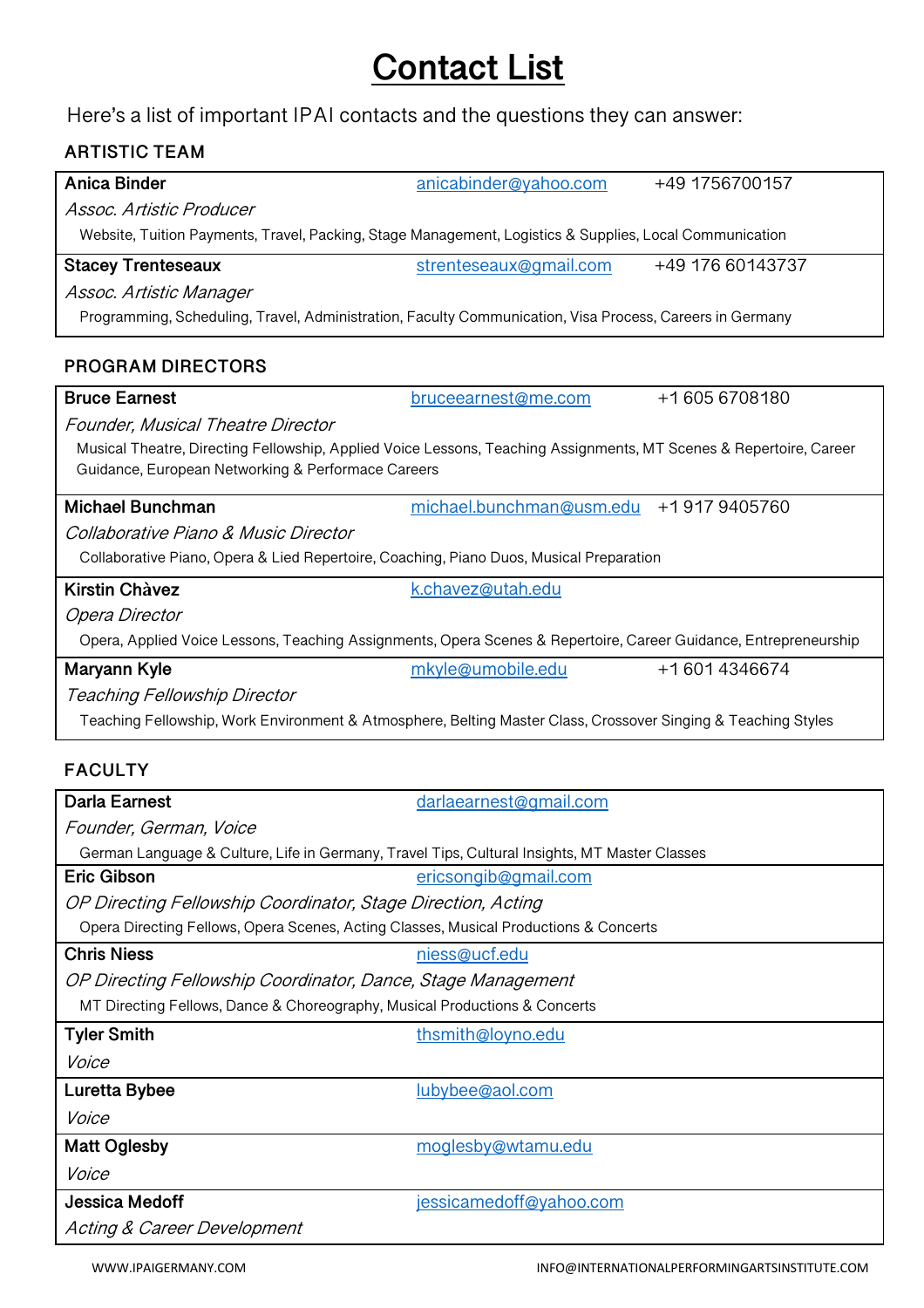## **Tuition & Payments**

Having already accepted your spot and paid your \$500 deposit, you will receive a PayPal invoice and an email with payment instructions. You are invoiced for the amount of your remaining tuition. If you received a scholarship, it is also credited on the invoice.

All payments are processed via PayPal. You may pay in full or in smaller payments via your own PayPal account or credit card. Each time you make a payment on your invoice, you will receive a receipt for your records.

For reference, the general payment schedules (without scholarship deductions) are included below. Please follow the payment schedule that you receive with your invoice.

#### **MUSICAL THEATRE & OPERA**

Deposit Received: \$500 1 January: \$1000 1 February: \$1000 1 March: \$1000 1 April: \$1000 1 May: \$985

#### **COLLABORATIVE PIANO & TEACHING/DIRECTING FELLOWSHIP**

Deposit Received: \$500 1 January: \$1000 1 February: \$1000 1 March: \$1000 1 April: \$800

If you have any questions or problems with making your tuition payments, contact

#### **Anica Binder**

Email: anicabinder@yahoo.com

Cell: +49 175 6700157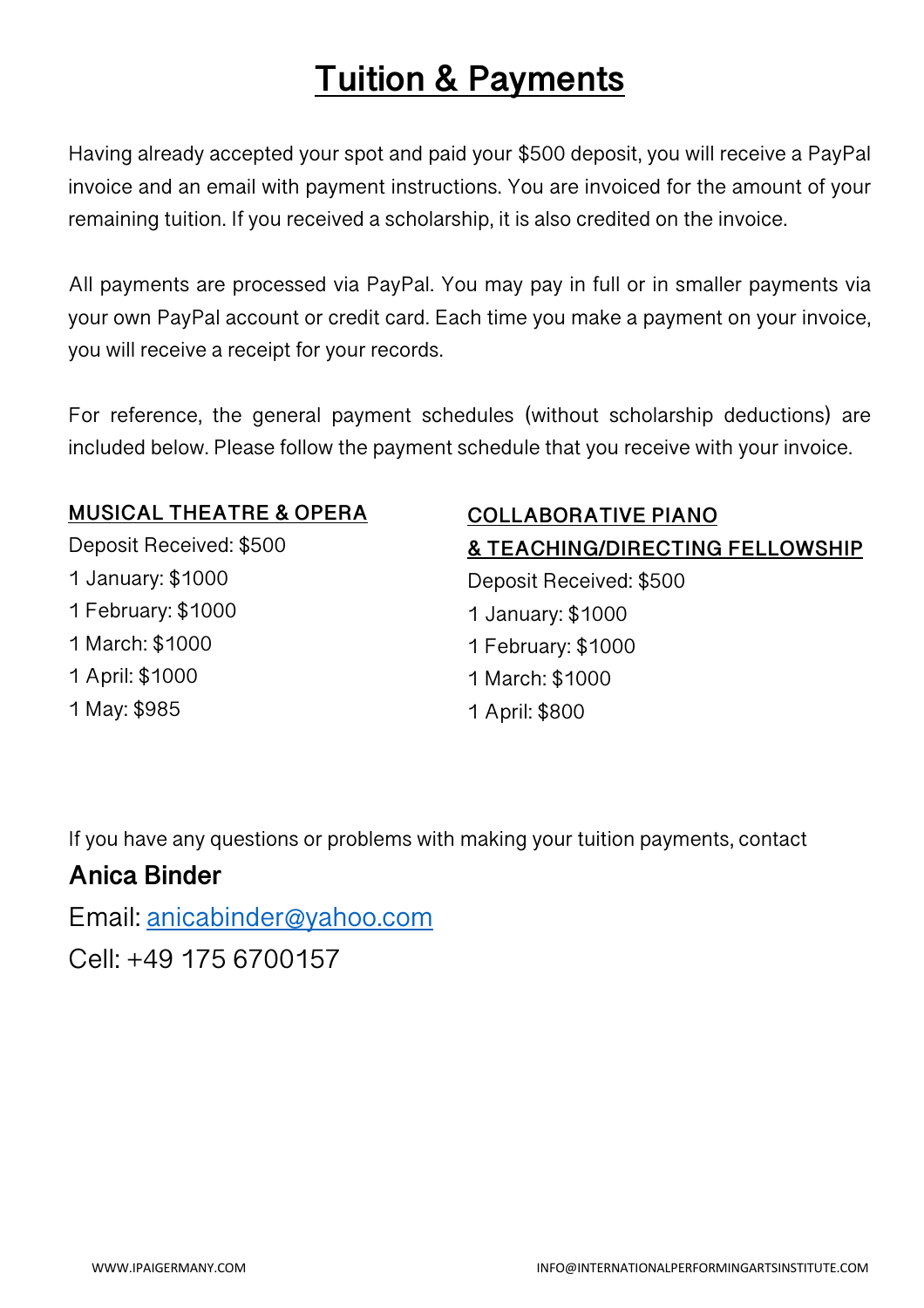## **Fundraising Strategies**

We understand that IPAI is a substantial investment and that most of our participants are ungraduated and graduate students or young emerging artists who are often already living under creative financial circumstances. Below is a list of some fundraising ideas, strategies, and websites to consider as you create your personal fundraising plan.

**FUNDRAISING CALENDAR:** Create a personal fundraising calendar for yourself and set short-term and long-term deadlines with clear financial goals. The first step is to talk about your fundraising needs with close family and friends, people you trust and those who have supported you financially in the past. Get an idea of what support might be available to you through these avenues first.

**ANNOUNCE TO FAMILY & FRIENDS:** Be sure to announce your acceptance and inform your family, friends, and community groups about the IPAI Germany experience and the opportunities you will have. Introduce them to the website and share the success stories of IPAI alumni.

**COMMUNITY SUPPORT:** Then reach out to your local community. Find ways to offer services or support in return for funding. Church groups and community organizations like Kiwanis Club, Lions Club, the Elks Lodge, the Women's Club, and Rotary clubs often provide support for local students and artists. Consider offering a short program at one of their weekly meetings, a free community recital (where you might be able to collect donations), or some kind of community service in exchange for a donation. Ask about local scholarship through these organizations. Many of them are unpublished, but very easy to apply for.

**HONOR SOCIETIES:** If you are a member of a college or music sororities, fraternities, or honor societies, inquire about member scholarships and support. ΣΑΙ, ΦMA, ΤΒΣ, and KKΨ all have opportunities to apply or audition for local chapter, regional, and national scholarships to fund artistic and educational opportunities.

**FINANCIAL AID:** If you receive financial aid or work study tuition support, definitely inquire with your University or College Financial Aid Office, International Department, and Study Abroad Office about possible funding for students interested in external summer study abroad programs. After you make initial contact, we can help you by providing more information and documents, or by speaking directly with the department.

Don't forget to ask if you are eligible to receive tuition credit by doing IPAI. German, applied voice lessons, dance, acting, and performance credit are some option you may have depending on your university/college guidelines.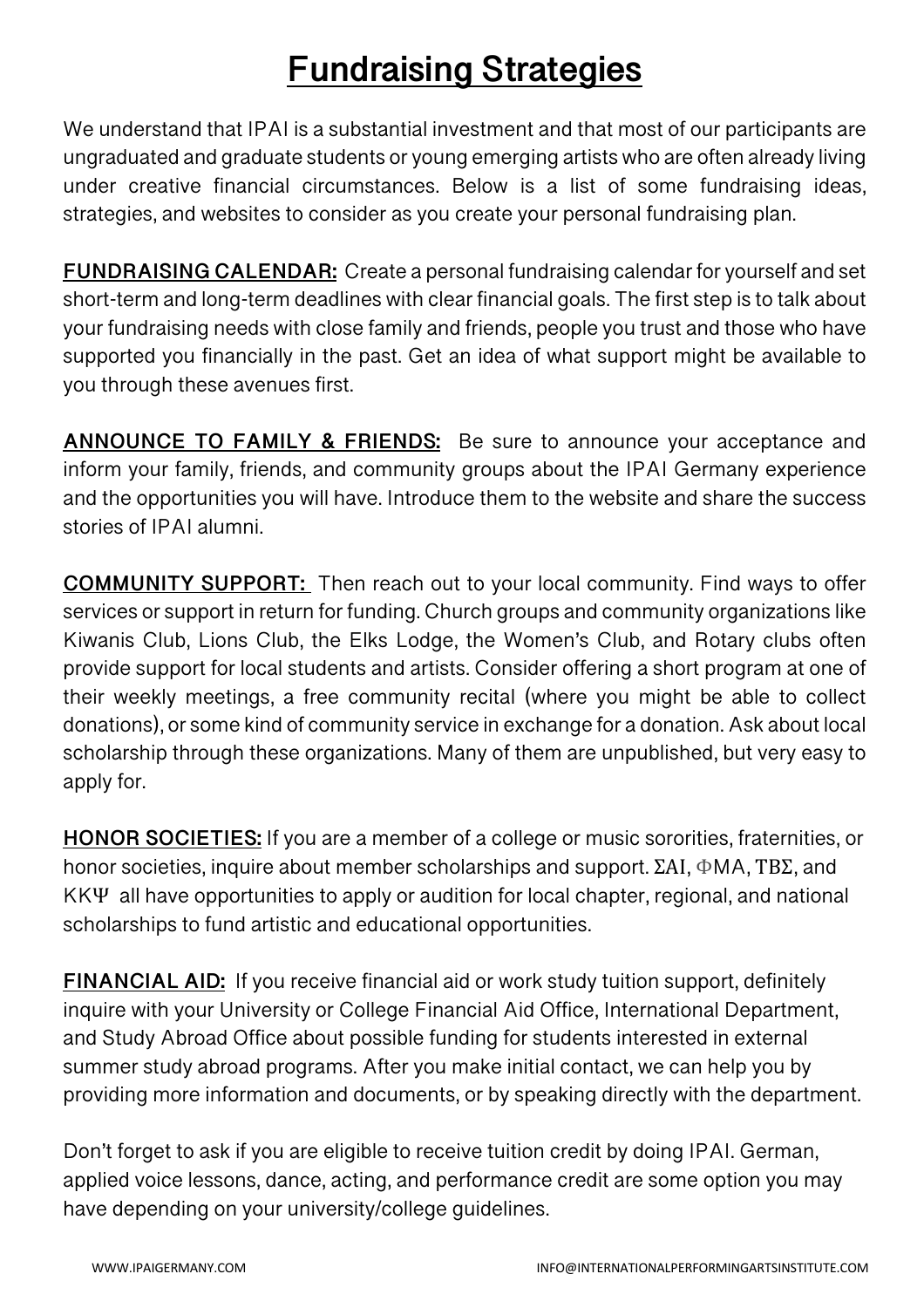**CROWD FUNDING & ONLINE CAMPAIGNS:** Consider creating an event or Donation Page on Facebook. If you have a large or regular social media following, you might also check out Patreon to give your fans a platform to donate to you on a more regular basis. Some of Crowd Funding websites to consider:

Gofundme.com Fundmytravel.com Indiegogo.com

Here's a list of some other resources and idea sources as you develop your personal fundraising strategy:

"The Etiquette of Fundraising: How to Ask Your Friends and Family to Rais Money for a Good Cause" https://stories.plancanada.ca/the-etiquette-of-fundraising-how-to-ask-your-friends-and-family-to-raise-moneyfor-a-good-cause/

"How to Ask for Donations: A Guide for Individuals Who are Raising Money" https://blog.fundly.com/how-to-ask-for-donations/

"15 Little-Known Study Abroad Fundraising Ideas" https://goabroad.com/articles/study-abroad/study-abroad-fundraising

"40 Fundraising Ideas for Study Abroad" https://www.gooverseas.com/blog/40-fundraising-ideas-study-abroad

"Fund My Study Abroad"

http://www.globalinksabroad.org/fund\_my\_study\_abroad/

"Discover study abroad fundraisers on GoFundMe" https://www.gofundme.com/discover/study-abroad-fundraiser

"Creative Ways to Fund a Study Abroad Experience" https://www.unigo.com/in-college/college-experience/creative-ways-to-fund-a-study-abroad-experience

"What Is Patreon and How Does It Work?"

https://www.makeuseof.com/tag/what-is-patreon-how-does-it-work/

"What You Need to Know About Fundraising on Facebook" https://www.thebalancesmb.com/nonprofits-and-facebooks-fundraising-tools-3573628

"4 Awesome Tips for Asking for Donations on Facebook" https://www.qgiv.com/blog/how-to-ask-for-donations-on-facebook/

"12 Websites Offering Odd Jobs to Earn Extra Cash" https://www.doughroller.net/make-money/websites-offering-odd-jobs-that-make-money/

"4 Amazing Study Abroad Grants to Apply for Now" https://www.goabroad.com/articles/study-abroad/study-abroad-grants

"Funding Study Abroad"

https://www.internationalstudent.com/international-financial-aid/funding-study-abroad/

#### "Study Abroad Scholarships & Aid"

https://www.iesabroad.org/scholarships-aid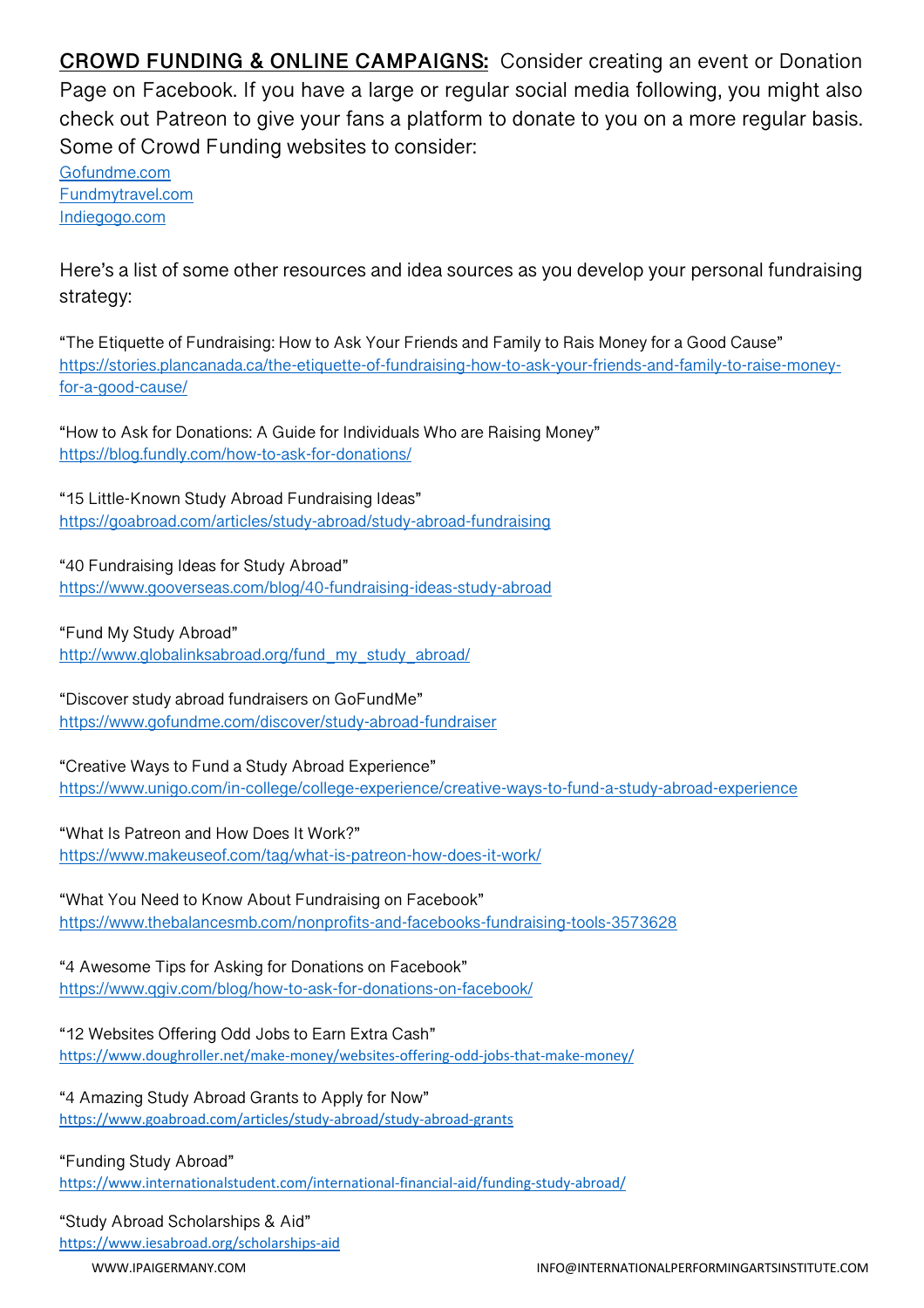### **Passport & Travel Documents**

#### **US PASSPORT:**

Do you have one? If not, now is the time to apply. If you already have a US passport, double check the expiration date. It must be valid for the entire duration of your stay in Europe. You need a regular US Adult Passport Book (not the Passport Card) to travel to/from Europe.

Have you gotten married or had a recent name change? You should renew your passport to make sure that it matches your registered name and the name on your official state ID, social security card, and driver's license. The German government takes paperwork very seriously. Make sure your passport is correct, up to date, and valid to avoid problems entering or leaving the country.

Visit the US Department of State – Bureau of Consular Affairs for all information concerning applying, renewing, or updating your passport: https://travel.state.gov/content/travel/en/passports.html

This website is also helpful for answering general questions about getting a passport: https://www.rushmypassport.com/blog/how-much-does-it-cost-to-get-a-passport/

The cost of an adult passport is \$110 (plus a registration fee of \$35 if it is your first one) and usually takes between 6-8 weeks to process. Give yourself plenty of time and apply now!

#### **TRAVEL VISAS:**

US citizens DO NOT need to apply for a visa to travel throughout the European Union. Non-US citizens or residents with a US Green Card should check with your country's embassy to determine the requirements for entering the European Union. Contact one of our administrators if you need help with this process. This website also provides valuable information about obtaining a Schengen visa to enter the EU:

https://schengenvisainfo.com/tourist-schengen-visa/

If you plan to travel to countries outside of the EU before or after your stay in Kiefersfelden, be sure to check the requirements for each country you visit.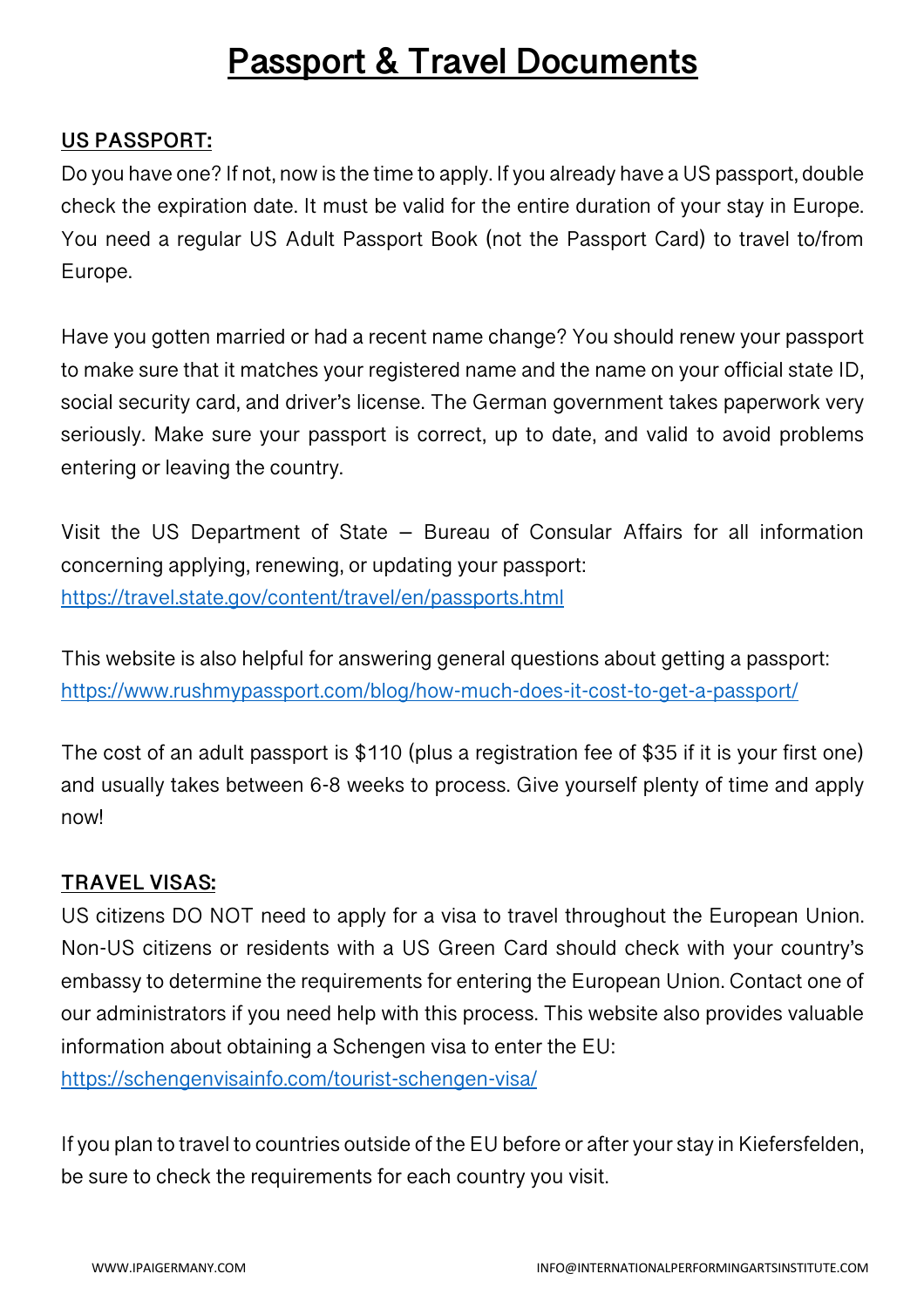#### **OTHER TRAVEL DOCUMENTS:**

It's important to bring at least two PHOTO COPIES of the following documents with you (one to be kept in your suitcase/luggage and the other to carry on your person). It's not necessary to carry the originals except for your US passport and your driving license.

#### **COPIES:**

#### **ORIGINALS:**

- Social Security Card
- Birth Certificate
- Most recent shot record
- US Passport • Driver's License
- Health Insurance Card
- Medical prescriptions or special instructions

## **Travel Insurance**

All IPAI participants must secure individual travel insurance before departing the US. If you are currently insured through your school or your family, please check your current policy first to determine if it offers travel insurance or international healthcare coverage. Most universities offer policies for students planning to study abroad. Check with your health department to see what is available to you.

If you don't already have coverage or need to purchase extra coverage, there are many options for visitors and expatriates. Below are some websites for other alternatives. You can purchase very affordable (between \$50-\$90 per month) temporary health insurance plans that are accepted in Germany and internationally. As always, contact our administration if you need help with this process.

https://www.careconcept.de/krankenversicherung/vergleich/auslandskrankenversicherung\_tf\_eng.php? navilang=eng

https://www.mawista.com/en/

https://www.bdae.com/en/health-insurance-for-foreign-nationals-in-germany

https://www.expatriatehealthcare.com/

**NOTE:** The policies labeled "Student" are usually intended for students who are enrolled in German or European schools. The best plans for your purposes are the visa/visum, temporary visitors, or expatriate plans. Please read the fine print before purchasing.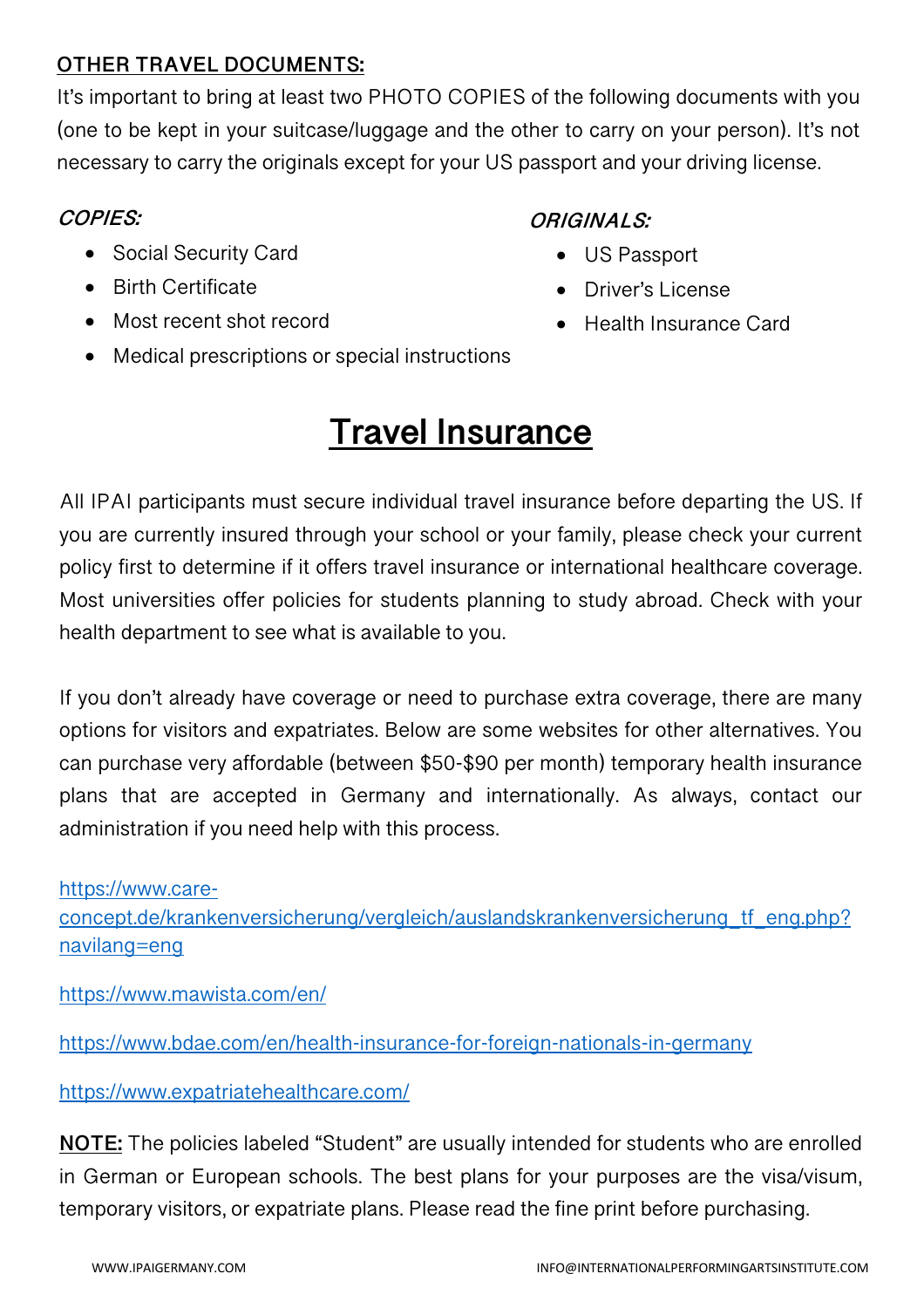## **Flight & Transportation Tips**

We will be sending some reminders and more suggestions about flights and traveling to/from Kiefersfelden. Hopefully these tips will get you started and answer some of your initial questions.

#### **BOOKING YOUR FLIGHT:**

Flight prices are not what they used to be! You can find **VERY** affordable round-trip flights to/from Europe and the US. I've traveled for as low as between \$400 – \$500! The key is to keep your eye on prices and flight options and do your research.

Please read these articles before you get started.

- https://www.nomadicmatt.com/travel-tips/how-to-find-a-cheap-flight/#myths (This is an amazing article that compiles A LOT of useful UP-TO-DATE information!)
- https://eu.usatoday.com/story/travel/flights/todayinthesky/2018/05/23/us-airportsbudget-airline-flights-europe/630628002/
- https://scottscheapflights.com/guides/how-to-use-momondo

#### **TICKET WEBSITES:**

https://www.momondo.de/?ispredir=true https://www.lastminute.de https://www.skyscanner.com/tips-and-inspiration/deals/expedia-flights https://www.expedia.com/ https://www.kayak.de/?ispredir=true www.travelocity.com www.flyscoot.com https://www.norwegian.no/ https://www.klm.com/ www.icelandair.com https://www.flylevel.com/ www.tapairportugal.com www.eurowings.com/de.html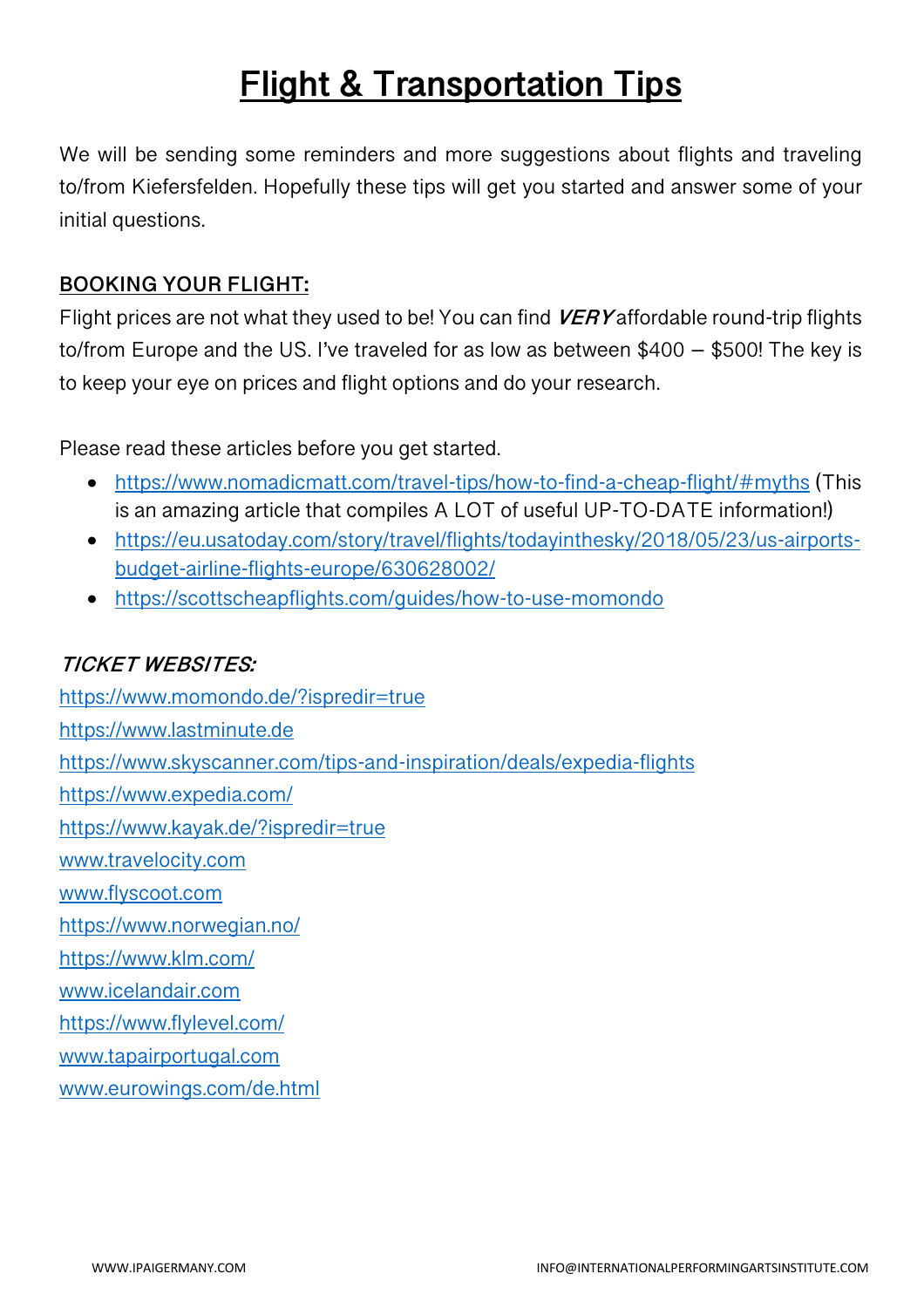#### **MORE TIPS FOR BUYING CHEAP TICKETS:**

- Search using incognito mode or using a VPN set it for a country in Europe. You may get better price options this way.
- Check third party websites like Kayak, Momondo, Skyscanner, Expedia, etc. regularly, even daily for flight options. You could even sign up for email alerts about your flight itinerary.
- Double check directly with airline websites if you find a good deal. Sometimes they have better deals than the third-party sites.
- Watch out for total flight duration and transfer times. You may not want to be traveling for more than 20 hours or have a 7-hour layover.
- If you have a connection to a travel agent, use them as a resource. They may have access to a great deal.
- Try searching for the European version of the website. (For example, instead of using Norwegian.com, use Norwegian.no; instead of Lufthansa.com, use Lufthansa.de) and use Google Translate or it's chrome extension to translate the webpage. They often offer much better prices than the US website options, saving you quite a bit of money.
- Search no-frills/low-cost airlines: KLM, Norwegian, Icelandic Air, Eurowings, Level, Primera, Airways France, TAP Portugal, etc. **ALWAYS READ THE FINE PRINT!!!** If you are carrying a lot of luggage (which you should try to avoid), these low-cost fares may not be the best option for you as many charge additional luggage fees.
- Don't underestimate traditional airlines like Delta, American Airlines, British Airways, Lufthansa, Canada Air, etc. Many of them offer low cost options to compete with the lowcost airlines.
- Munich is the closest airport to Kiefersfelden, but consider booking a flight to another German city like Düsseldorf, Berlin, Hamburg, or Frankfurt and then taking a train to Kiefersfelden. It might save you some money and give you a chance to do a little sightseeing on the way.
- If you are a seasoned traveler, you can try booking each leg of your flight separately. Be aware that you need plenty of transfer time to make your connecting flight and this will likely require you to collect and recheck your luggage or go through customs. This might be a good option if you want to explore the city where your flight connects. It may not be a good option for you if you are traveling with a lot of luggage.
- Prices should fall between January and March. Summer is the busy tourist season in Europe and prices usually start to go up again in mid-April. (Don't take our word for it, though. No one can truly predict price trends.)
- If you find a good deal that you can afford, BUY IT!!! Don't wait! The price might go down, but it might also go up.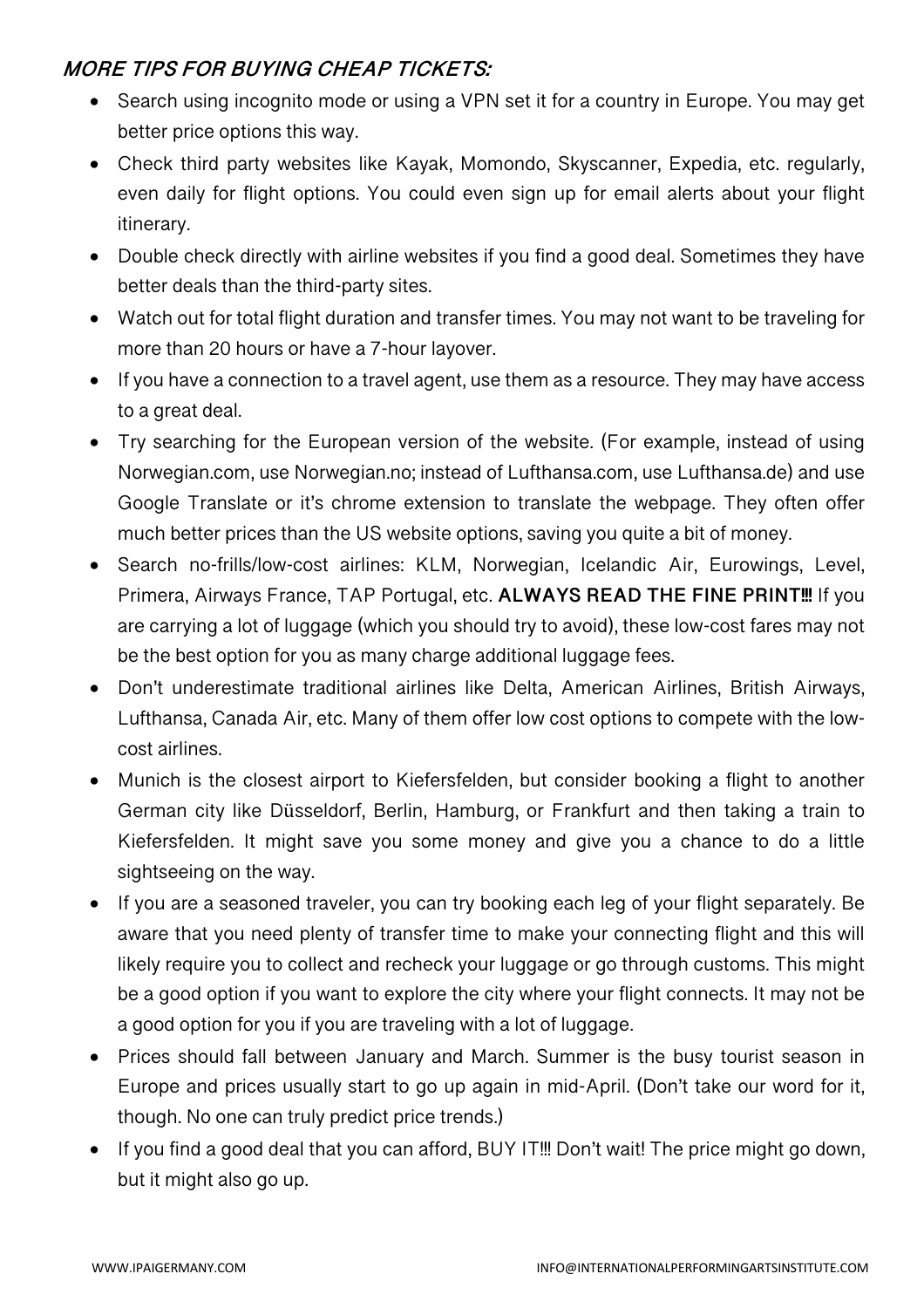#### **TRAVEL IN GERMANY:**

Once your flight arrives in Europe, you will need to use public transportation or rent a car to get to Kiefersfelden. You can purchase tickets online or use a travel agent to help you make arrangements before your arrival. It's also very easy to purchase train or bus tickets when you arrive at the airport by visiting the information desk or using the automated ticket machines.

Please read this VERY helpful article before you get started: www.nomadicmatt.com/travel-blogs/cheap-ways-to-travel-across-europe-2/

#### **BAYERN TICKET:**

The best way to travel from Munich or Salzburg is via a "Bayern Ticket." The cost for one person is 26 $\epsilon$  and each additional person is only 8 $\epsilon$ . Up to 5 people can be included on the ticket and it includes all public transportation throughout Bavaria. We recommend connecting with your fellow IPAI participants on Facebook, try to meet up when you arrive, and get on a ticket together. They can easily be bought at a DB Service Center or from a ticket machine. Find out more information here: http://www.munichtouristinfo.de/Bavaria-Ticket.htm

#### **RAIL PASSES:**

Unless you will be traveling extensively throughout Europe in multiple countries for an extended period (2 or 3 months), a Eurail pass or other rail pass that you purchase BEFORE leaving the US is usually not necessary. Eurail is a third-party company and you will not be able to solve problems with this type of ticket through Deutsche Bahn or other European transportation companies. It's usually cheaper and easier to purchase your train or public transportation tickets directly from the transportation company. You can do this before your leave or on arrival in Germany. It's very helpful to download the Deutsche Bahn mobile app. All your tickets can be purchased through this app and shown on your mobile phone.

**Be sure to research all of your options before making a decision.** Anica and Stacey live in Germany and can help you answer questions. You can also post your questions on our Facebook page to get feedback from our IPAI Alumni, faculty, and coordinators.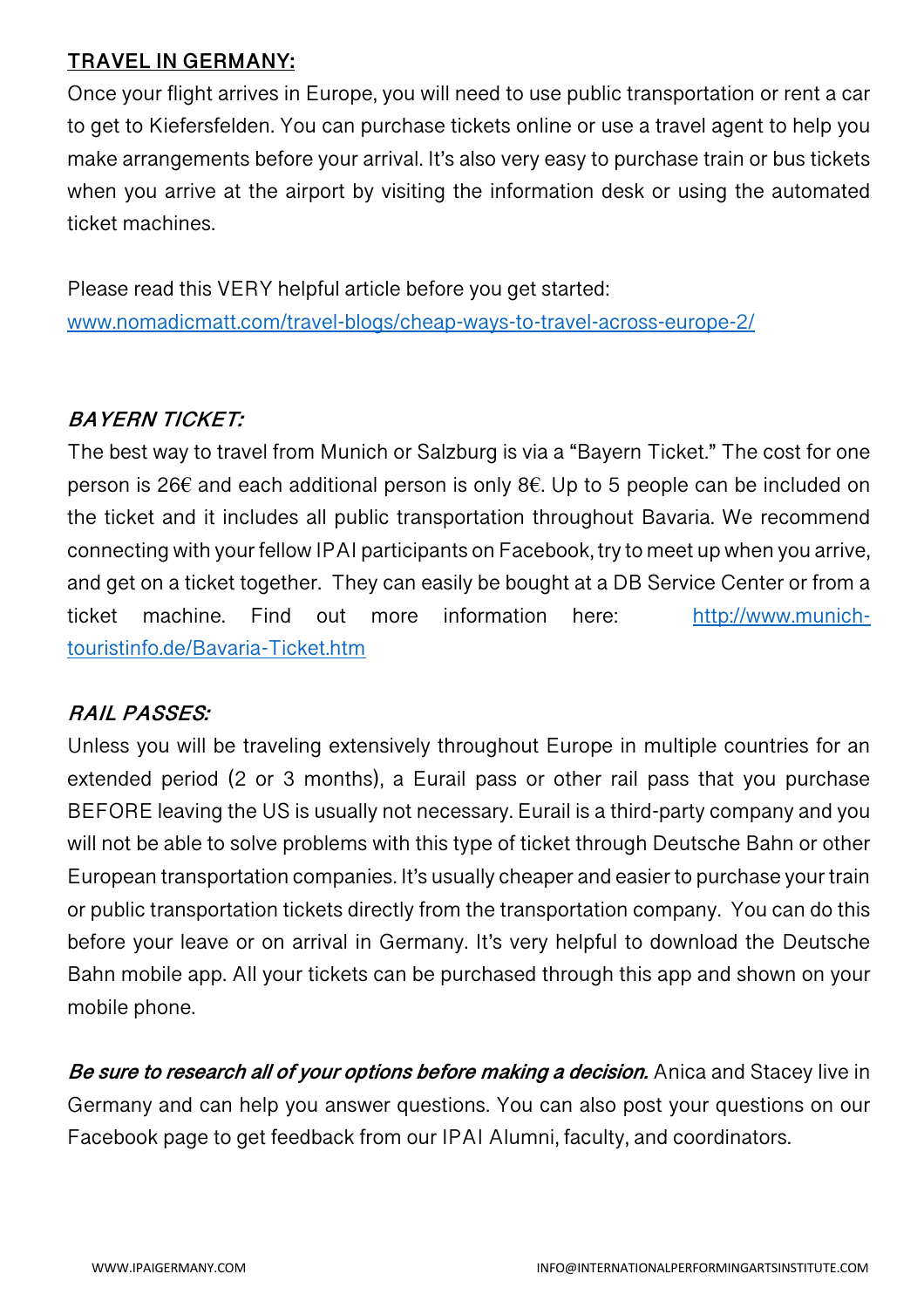#### **HELPFUL WEBSITES TO RESEARCH TRAVEL OPTIONS:**

https://www.bahn.com/en/view/index.shtml https://global.flixbus.com/bus/germany www.omio.com www.blablacar.com www.megabus.com https://www.regiobus.com/

#### **OTHER HELPFUL WEBSITES:**

www.wanderlustcrew.com/europe-travel-tips/ https://www.smartertravel.com/planning-trip-europe-10-step-guide/ https://www.lonelyplanet.com/europe

#### **IN-COUNTRY & EUROPEAN TRAVEL TIPS:**

- Decide if you will visit other cities in Europe and create a travel route before you arrive in Europe.
- If you need other overnight accommodations, hostels often provide the best deals. Many of the flight search engines provide options for searching accommodations as well.
- Download the Deutsche Bahn Mobile App "DB Navigator" and start to familiarize yourself with the application. https://www.bahn.de/p/view/service/mobile/db-navigator.shtml
- Deutsche Bahn is the national rail service and provides transportation across the country. In addition, each city has a local transportation bureau that is responsible for city and regional transportation (local buses, trams, U-Bahn, S-Bahn, etc.) Sometimes you will need to purchase these tickets separately and sometimes your Deutsche Bahn ticket will include city transportation. Make sure you double check!!!
- Most cities have a public transportation app that you can search through the Apple or Google Play store. The Handy Ticket Deutschland Mobile App allows you to purchase local/city transportation tickets in most cities throughout Germany and is extremely handy. You need to register an account with them and provide a method of payment. https://handyticket.de/
- Travel in groups and take advantage of Länder Tickets/Regional Tickets to save big!! Like the Bayern ticket, each region in Germany has its own option that covers transportation on all busses, trains, trams, etc. throughout that region. More info: https://www.bahn.com/en/view/offers/regional/index.shtml?dbkanal\_007=L04\_S02\_D0 02 KIN0059 FLYOUT-ANGEBOTE-REGIONAL-ANGEBOTE LZ01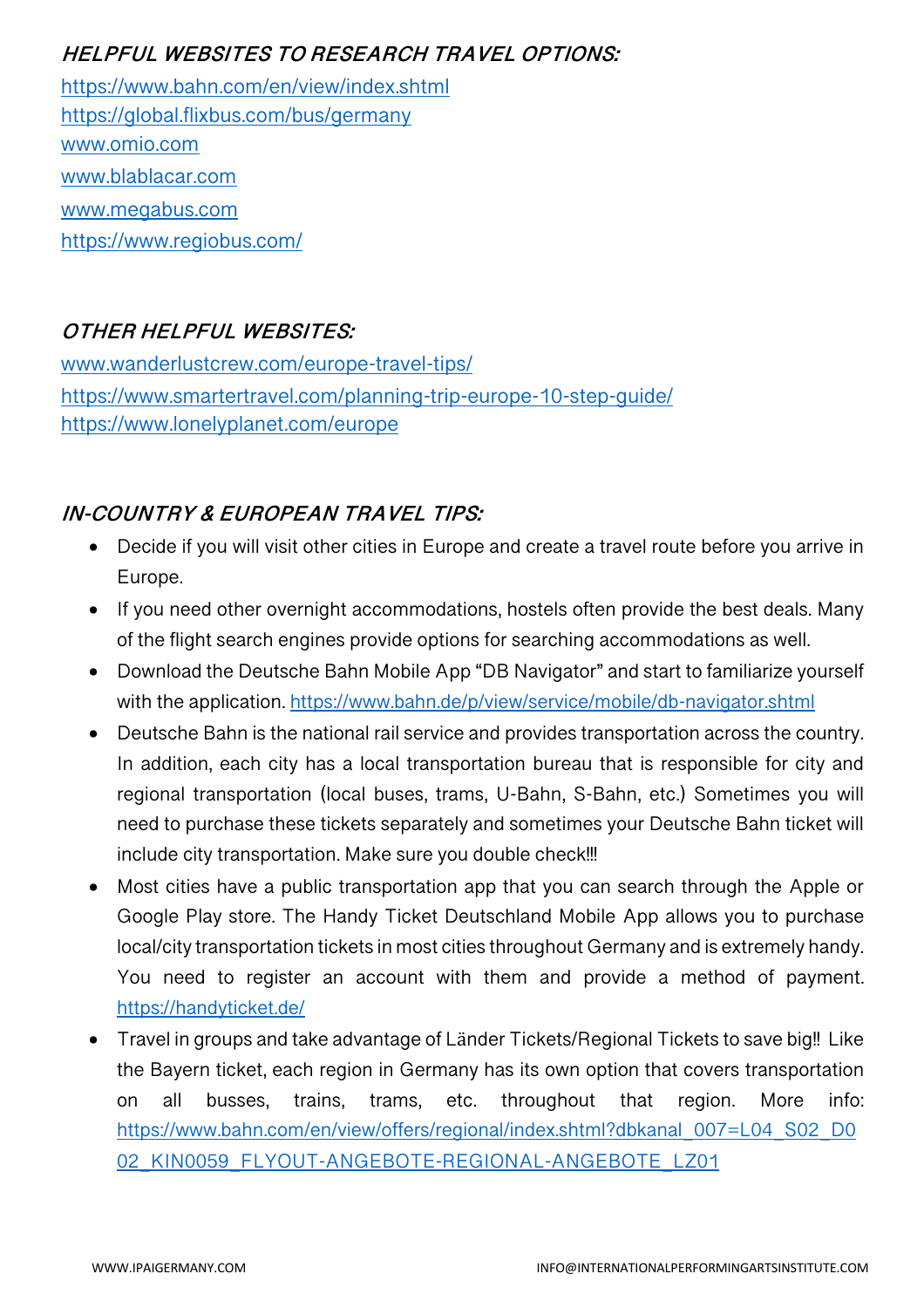- If you plan to do a lot of travel in Germany, check out the Probe BahnCard 25. It's only 19.90  $\epsilon$  and offers great savings. **IMPORTANT!** The card is valid for 3 months and you MUST notify them via email to cancel the card at least 6 weeks before the expiration date. Otherwise, they will send you a bill and automatically renew your subscription. https://www.bahn.de/p/view/bahncard/ueberblick/bestellung-probe-bahncard25.shtml
- Whatever ticket you choose to purchase, **MAKE SURE IT IS VALIDATED!** Watch the locals and **ASK SOMEONE** if you are unsure. German train conductors are notoriously inflexible. If you are caught without a valid ticket they will respond with a very kind, "Well, you should have informed yourself of the rules." And promptly write you a ticket for 60€ or more depending on the violation.
- Compare train prices to Flixbus, Blablacar, and short-haul flights to get the best deal. www.omio.com is a great resource for this.
- BlaBla Car is a safe and usually reliable ride sharing platform. I use it all the time and it's often cheaper and faster than public transportation. Check it out here: www.blablacar.com. Feel free to reach out if you have any questions or concerns about this. It's a really common way for folks to travel throughout Europe and I've made some interesting connections with new people.
- Consider renting a car. Depending on how far you're traveling and the number of people with you, this might be the best option. Your US driver's license if valid in Germany for 6 months after your entry date. **ALWAYS BUY THE FULL INSURANCE PACKAGE!!!**
- US Driver's licenses are well-recognized in Germany and you do not need an international driving license. However, if you plan to drive in other countries or outside of the European Union, research the country requirements to decide if you need an international driver's license.

#### **WEBSITES TO SEARCH ACCOMMODATIONS:**

www.booking.com www.hostelworld.com www.hotels.com www.priceline.com www.hostelbookers.com www.german-hostels.de/en www.hostelgeeks.com www.wg-gesucht.de www.meinestadt.de www.immobilienscout24.de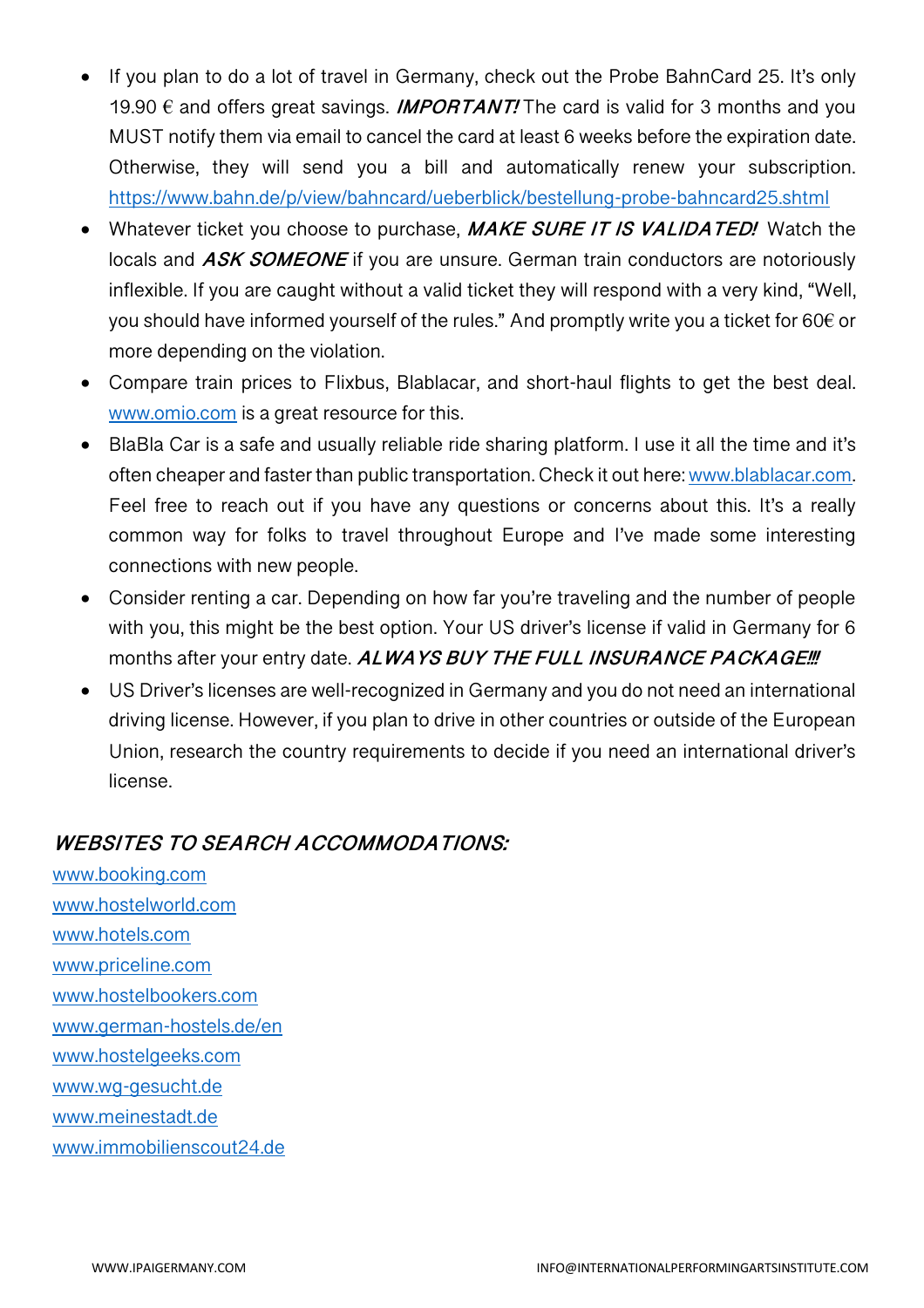## **Die deutsche Sprache**

As part of your study with IPAI, you will participate in German class every day. But don't wait until you arrive in Kiefersfelden to start your German training! Invest in some resources before you arrive. At a minimum, download Google Translate, Linguee, or other translation mobile app. Buy a simple German phrase book and begin to memorize basic phrases to get you around during your travels.

YouTube, duoLingo, www.Udemy.com, and www.thegermanproject.com are only some among other ways you can start learning German now. Here are some other ideas for you to consider:

- Enroll in a German language course at your University or a local community college
- Enroll in a virtual language course at any University in the US that offers it as part of their Distance education curriculum.
- Consider coming to Germany a few weeks earlier and taking a 3-5 week German course at the Goethe Institut or Berlitz Sprachschule. They have classes starting all the time and you can use it as an opportunity to both learn and practice your German IN GERMANY. Nearly every major German city has both a Goethe Institut and a Berlitz.
- Enroll in a German class at the Volkshochschule (community college) in Münich (or any other German city you want to visit). Just google "Volkshochschule" plus the name of the city you want and use the google translate chrome extension to translate the webpage. You can also contact us for help if this is something you are interested in doing. Classes are usually 4-6 weeks and meet daily. You'll meet a lot of international students hoping to brush up their German in order to get into University.
- Find a German tandem partner online and start having international conversations. – www.tandem.net
- Buy a program like Rosetta Stone www.rosettastone.com
- Listen to German Podcasts. There are many stations targeted toward beginners, but it's probably best that you already have at least basic German knowledge. https://www.thelocal.de/20180626/best-podcasts-to-take-your-german-to-thenext-level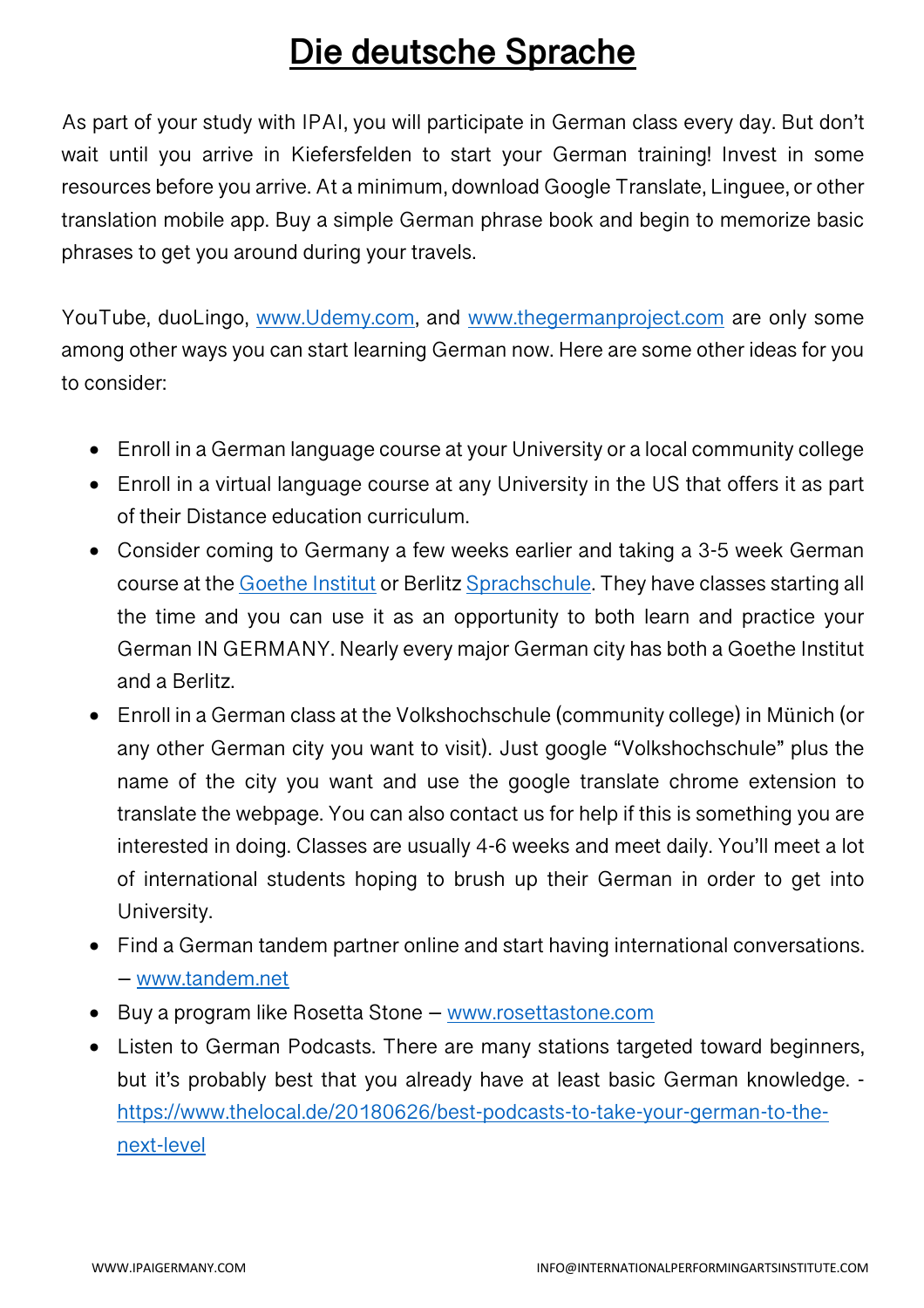## **Kiefersfelden: Home away from Home!**



Kiefersfelden is a beautiful vacation destination for many Germans and international sightseers. It is nestled in the Bavarian Alps right on the border of Austria and Germany. This area is known for its outdoor recreation like swimming, hiking, skiing, canyoning, bouldering, mountaineering, and other sports. It's a small

town but includes a few shops, cafes, a fitness center, a swim hall with a sauna, and quaint hotels and restaurants.

We encourage you to get to know the town and the surrounding area before you get there! Look up Kiefersfelden on a map and familiarize yourself with its location. Here are some websites to help you get to know your summer home away from home!

- Kiefersfelden City Website https://www.kiefersfelden.de/
- Tourist Office Website https://www.tourismus-kiefersfelden.de/
- Kiefersfelden Event Calendar https://www.tourismuskiefersfelden.de/veranstaltungskalender/
- Gasthof Hotel zur Post (IPAI homebase) https://www.hotel-kiefersfelden.de/
- The Innsola (IPAI location) https://www.innsola.de/
- Kiefersfelden Wikipedia Page https://en.wikipedia.org/wiki/Kiefersfelden
- Kiefersfelden on Trip Advisor https://www.tripadvisor.com/Tourism-g1009719- Kiefersfelden Upper Bavaria Bavaria-Vacations.html?fid=abe07e6a-e238-4dc2-b621dcf973ca12f8
- Google Map of Kiefersfelden https://www.google.com/maps/place/83088+Kiefersfelden/@47.613527,12.1881834,15z/ data=!4m5!3m4!1s0x4776398e26b62741:0xa438b8a4376aa95e!8m2!3d47.6181459!4d12 .1868662
- Webcam https://www.tourismus-kiefersfelden.de/webcams/
- Events in the Kiefersfelden area https://www.eventbrite.com/d/germany- kiefersfelden/all-events/
- Evangelical Church in Kiefersfelden (IPAI location) http://oberaudorf-evangelisch.de/
- Kiefersfelden Community Band (Concert Collaborator) http://musikkapellekiefersfelden.de/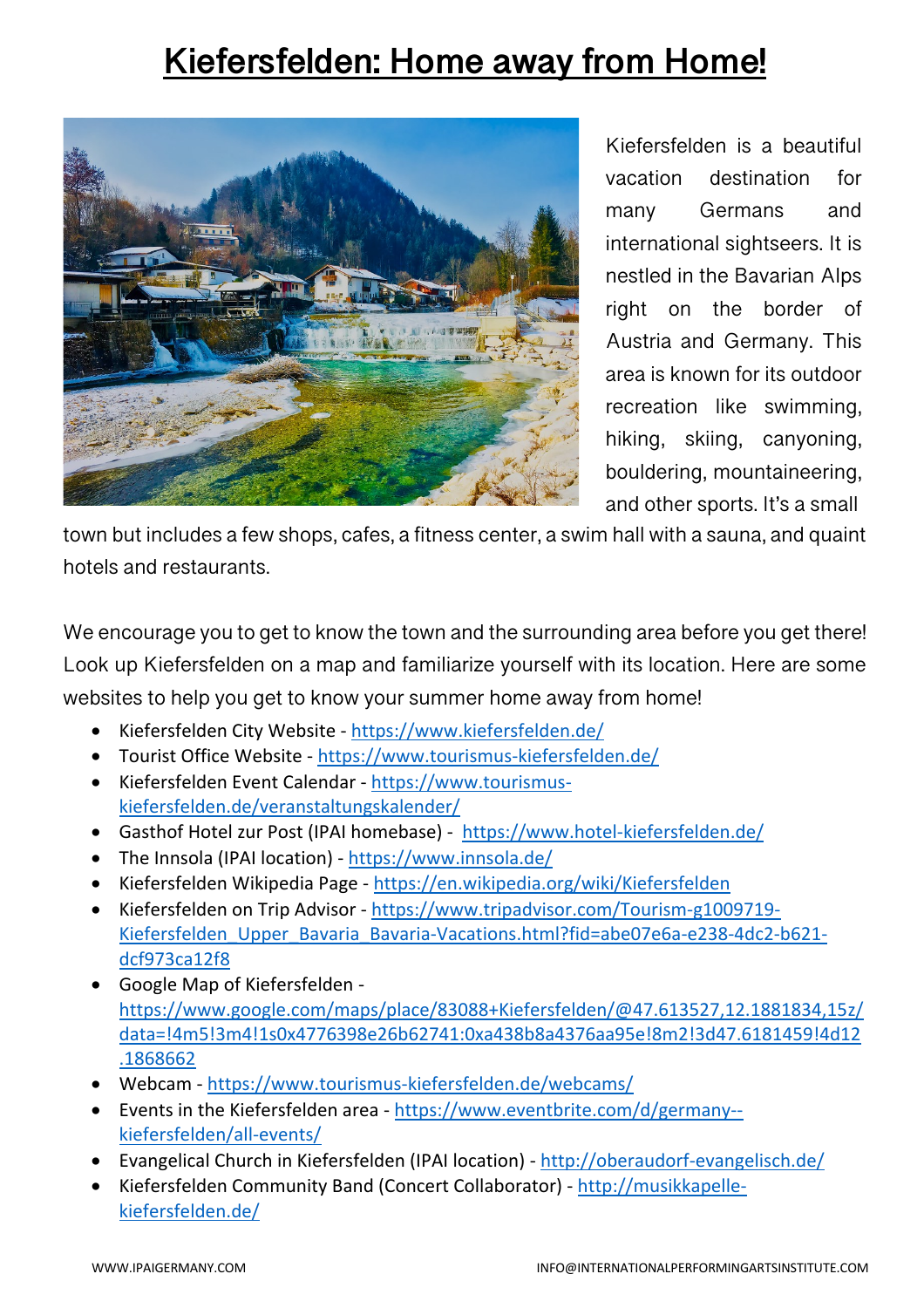Germany has an extensive and very affordable train and public transportation system. You can easily visit surrounding cities during a day trip on your free days or by planning to arrive before or stay after IPAI. Here's a list of surrounding cities and sights to consider:

- Kufstein
- München
- Salzburg
- Innsbruck
- Oberaudorf

• Tegernsee

• Chiemsee

- Newschwanstein Castle
- Berchtesgaden
- Dachau

- Erl
- **Thiersee**

## **Repertoire**

You will receive more information about repertoire, scene, and ensemble assignments at a later date, but you should consult with your teacher about each student should come prepared with the following individual repertoire selections:

#### OPERA:

- 2 German Lieder
- 1-3 Arias (German, French, Italian, or Czech)
	- $\Rightarrow$  At least 1 piece should be Mozart or Verdi (if applicable)

Þ **Fellowship Artists should bring 3-5 age and Fach appropriate audition arias**

 $\Rightarrow$  Baroque and Oratorio pieces in any language are optional, but welcome

**\*\*\* Unless you specialize in Britten or Baroque English repertoire, use this opportunity to work on your foreign language pieces. English pieces are almost never heard in German auditions.** 

#### MUSICAL THEATRE:

- 2-3 Musical Theatre selections
	- $\Rightarrow$  At least 1 contemporary and 1 legitimate
	- $\Rightarrow$  1 of your selections will be used for your audition in Hamburg
- 1 Monologue (optionally in German)

**ALL MUSIC MUST BE MEMORIZED UPON ARRIVAL**. Please create PDF versions of your music and bring 2 hard copies of your music with you (1 for you and 1 for your teachers and master clinicians).